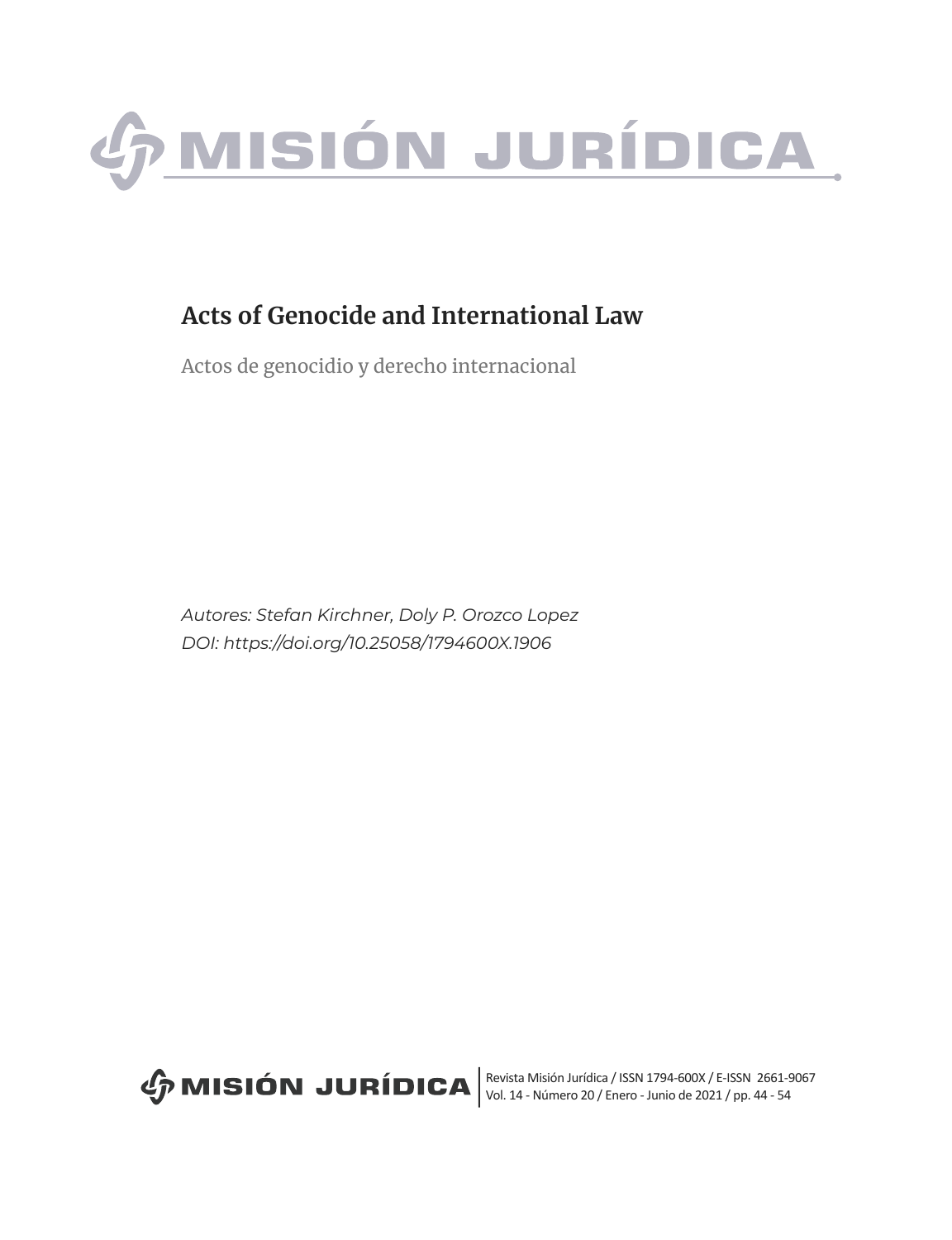# **ACTS OF GENOCIDE AND INTERNATIONAL LAW\***

**Actos de genocidio y derecho internacional**  $\blacksquare$ 

**Atos de genocídio e direito internacional** П

#### **Stefan Kirchner<sup>a</sup>**

**Doly P. Orozco Lopez<sup>b</sup>**

Fecha de recepción: 30 de septiembre de 2020 Fecha de revisión: 12 de octubre de 2020 Fecha de aceptación: 22 de enero de 2021

#### *DOI: https://doi.org/10.25058/1794600X.1785*

#### **Para citar este artículo:**

**Para citar este artículo:**<br>Kirchner, E. y Orozco Lopez, D. (2021). Acts of Genocide and International Law.<br>Revista Misión Jurídica, 14(20), 44-54. Kirchner, E. y Orozco Lopez, D. (2021). Acts of Genocide and International Law. *Revista Misión Jurídica*, *14*(20), 44-54.

#### **ABSTRACT**

In addition to the loss of over 200,000 lives due to the COVID-19 pandemic, racist violence, riots, wildfires, storms and political controversies in an election year, the United States of America might now also see acts of genocide. If recent reports are confirmed, multiple acts of genocide have been committed against migrants from Central America, targeting in particular women and children. This text outlines the elements which define the crime of genocide under international law and explains the special, jus cogens, status the prohibition of genocide has under both international treaty law and

*<sup>\*</sup> Artículo de reflexion.*

*a. Research Professor of Arctic Law, University of Lapland, Rovaniemi, Finland. Adjunct Professor (dosentti) of Fundamental and Human Rights, University of Lapland, Rovaniemi, Finland. Senior Researcher, Research Cluster "Impact of Globalization on Law", Vytautas Magnus University, Kaunas, Lithuania.*

*b. Master in Public Policy, Autonomous Metropolitan University, México City, México. Political Scientist, Universidad del Cauca, Popayán, Colombia*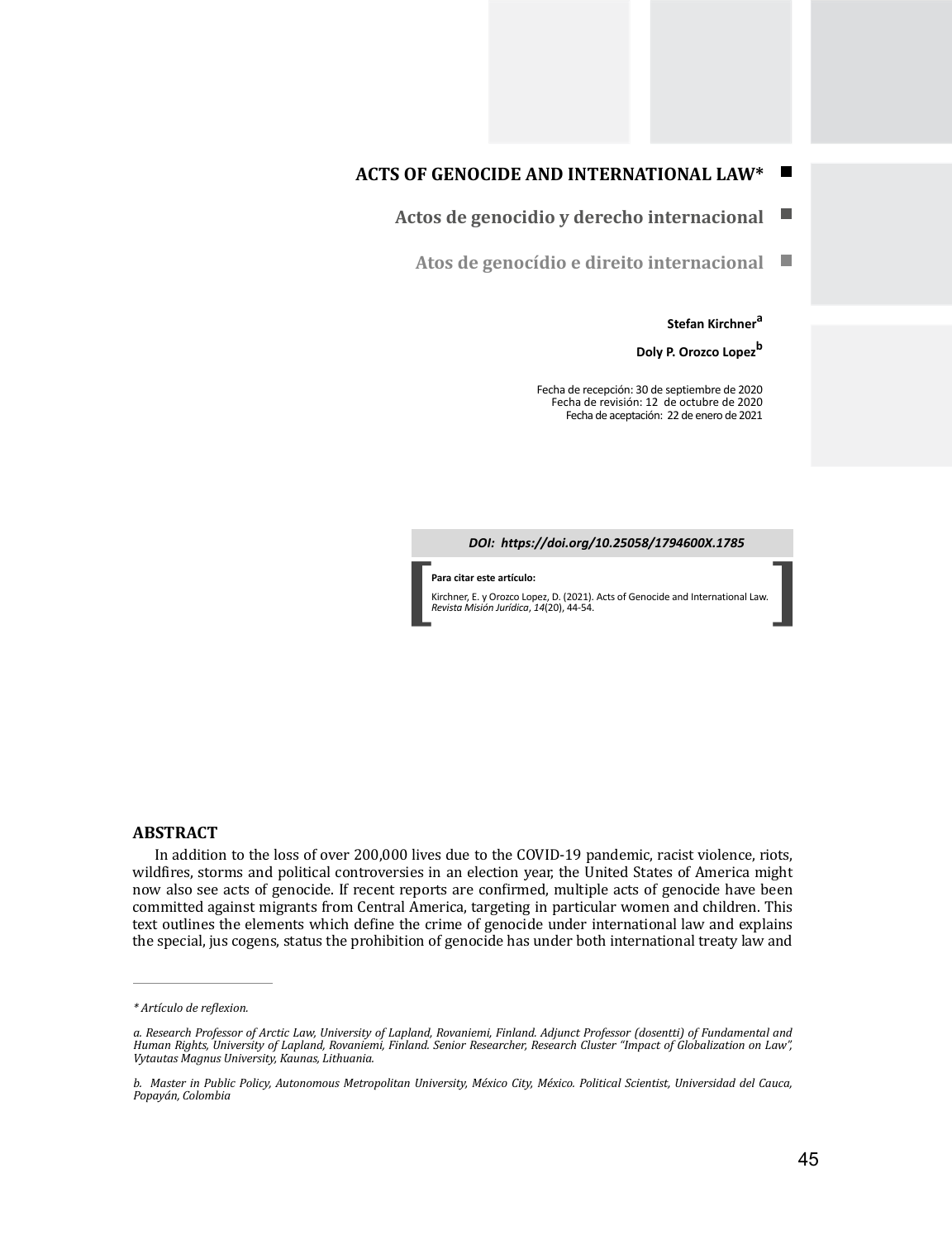customary international law. It includes a call for further investigations, pursuant to the obligation of all States to combat genocid.

#### **KEY WORDS**

Genocide; United States of America; human rights; migration; Latin America.

#### **RESUMEN**

Además de la pérdida de más de 200.000 vidas debido a la pandemia por el COVID-19, violencia racista, protestas, incendios forestales, tormentas y controversias políticas en un año de elecciones, Estados Unidos de América podría ahora ver también actos de genocidio. Si se confirman informes recientes, múltiples actos de genocidio contra migrantes de América Central han sido cometidos, atacando especialmente a mujeres y niños. Este texto presenta los elementos que definen el crimen de genocidio bajo el derecho internacional y explica el especial estatus de ius cogens que la prohibición del genocidio tiene tanto bajo los tratados de derecho internacional como del derecho internacional consuetudinario. Asimismo, este texto incluye un llamado a realizar más investigaciones de acuerdo con la obligación de todos los Estados de combatir el genocidio.

#### **PALABRAS CLAVE**

Genocidio, Estados Unidos de América, derechos humanos, migración, América Latina..

#### **RESUMO**

Além da perda de mais de 200.000 vidas devido à pandemia COVID-19, violência racista, protestos, incêndios florestais, tempestades e controvérsias políticas em um ano eleitoral, os Estados Unidos da América agora também podem testemunhar atos de genocídio. Se os relatórios recentes forem confirmados, vários atos de genocídio contra migrantes da América Central foram cometidos, especialmente contra mulheres e crianças. Este texto apresenta os elementos que definem o crime de genocídio sob o direito internacional e explica o status especial de jus cogens que a proibição do genocídio tem sob os tratados de direito internacional e o direito internacional consuetudinário. Da mesma forma, este texto inclui um apelo à realização de mais

investigações em conformidade com a obrigação de todos os Estados de combater o genocídio.

#### **PALAVRAS CHAVE**

Genocidio; Estados Unidos da América; direitos humanos; migração; América Latina.

#### **1. INTRODUCTION**

The word "genocide" evokes ideas and brings specific images to one's mind.In particular the situations in Rwanda and Bosnia in the 1990s still inform the public imagination of the term genocide. But acts of genocide also happen today and in places which are even less accessible to the media than Rwanda and Bosnia were in the 1990s. This lack of information makes it difficult for outsiders to dermine whether acts of violence and oppression actually amount to genocide in the legal sense of the term, a problem which emphasizes the role of impartial investigations and of a free press in the persecution of perpetrators of genocide and in the prevention of future acts of genocide. Such acts of violence which might meet the legal definition of genocide might occur in the Amazon rain forest or detention centers in China or the United States. It is against this backdrop of the possibility that acts of genocide are being committed in the Americas at this moment that this article aims to answer the question which measures can actually amount to acts of genocide under international law. In light of the current allegations of forced sterilizations committed against migrant women from Latin American who are detained in the United States of America, particular attention will also be given to the domestic legal situation in the United States, which reflects the current international legal norms. It is the objective of this text to highlight the prevalence of activities which amount to acts of genocide as defined under international law and to place them in the historic context of, especially, Latin America.

Part 2 of this article provides the reader with an overview over the current situation in the United States, in particular concerning the treatment of migrants from Latin America, especially of Latin American migrant women and children. Special attention will be given to the transfer of children between ethnic groups and forced sterilizations. In part 3, a definition of genocide will be provided, setting the stage for part 4, which introduces the reader to criminal law responses to genocide, including the duty to investigate. Part 5 places these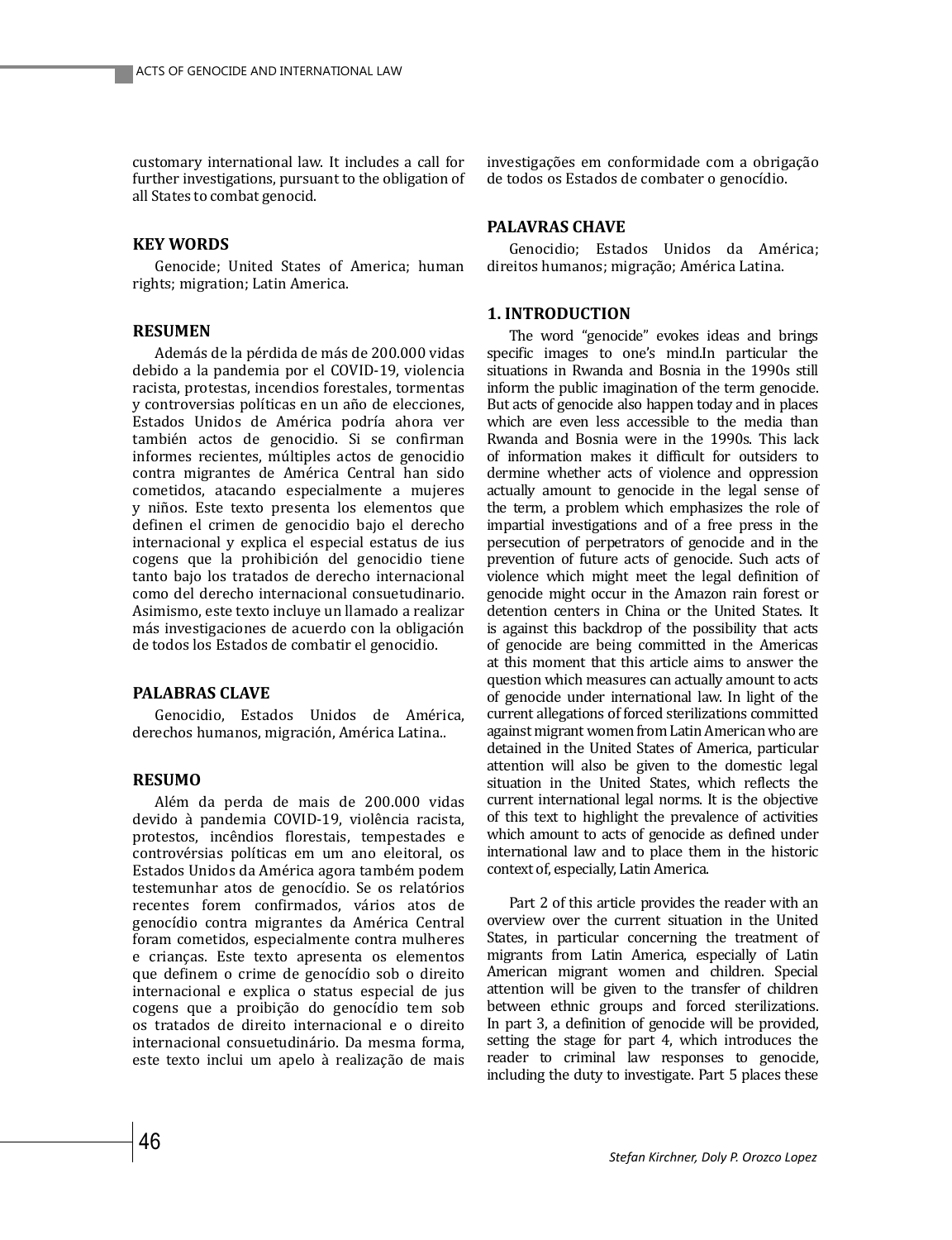observations into the wider Latin American context, in particular the history of Latin America and the current situation.

# **2. ACT'S OF GENOCIDE**

## **2.1 Trump's America**

As the 3rd of November, the date of the next U.S. presidential election, approaches, the attention of the world will be drawn not only to Washington D.C. but also to the many challenges the American people face today, from the pandemic which has killed almost 200,000 Americans in around half a year, racial injustice, racist violence, climate change and environmental pollution to disasters, such as the storms currently underway in the Gulf of Mexico and the wildfires which threaten the homes of many Americans and which cover large parts of the country under a blanket of smoke. Behind the smoke of wildfires and tear gars and the glare of spotlights, far removed from TV cameras, men, women and children are made to suffer for daring to share the American dream.

The authors are expert on international law and political sciences, respectively, and do not use the word genocide lightly. Today, we are forced to use it, because U.S. authorities might be guilty of this heinous crime. Recent allegations are so serious that they need to be investigated not only as a matter of public and criminal, but also as a matter of international law.

# **2.2 Transfer of Children between Ethnic Groups**

Due to the anti-immigration policies of the current American government, refugees and would-be immigrants, including children, from Latin American countries are held in detention centres run by the American government. Despite significant international concerns, U.S. authorities continue to hold children in cages, separated from their parents (Long, 2019). It has also been reported that American families have adopted children of parents who have been deported from the United States back to Central America (Associated Press, 2018). Especially readers from Argentina and Spain will be reminded of some of the darkest episodes in these nations' histories, when children

of dissidents were taken from them and adopted by regime loyalists during Argentina's Dirty War (Goldman, 2012) and Franco's dictatorship in Spain (López-Terra, 2018). From the beginning of the current U.S. government's policy in 2018 until spring 2020, 2,500 children are thought to have been taken from their parents (Guardian staff and agencies, 2020).

# **2.3 Forced sterilizations**

It has now been reported that Latin American women who are detained by U.S. immigration authorities have been forced to undergo hysterectomies, i.e., the removal of the uterus, without their consent and without a medical reason for such a procedure (Lambe, 2020). U.S. authorities deny these charges (BBC, 2020) while calls for investigations are growing louder (BBC, 2020).

Forced sterilizations and other attempts to prevent births in ethnic groups are not a new concept. Earlier this year, it was reported by the Associated Press that China is using large-scale sterilization campaigns, coupled with the threat of detention (Associated Press, 2020) in the camps which have been erected there in recent years and which have been compared as concentration camps (Washington Post Editorial Board, 2020), although their official purpose is "re-education" (BBC, 2019), a term used in totalitarian societies to describe efforts to quell dissent. The purpose of these camps, regardless of the label used to describe them, is to render Uighur identity in China moot (BBC, 2019). The Chinese government's efforts to make Uighur identity in China disappear mirrors the experience of many indigenous peoples in the past, peoples which were forcibly assimilated. On the individual level, Latin American children are robbed of their identity when they are forcibly separated from their parents and adopted by U.S. families. Forced hysterectomies take the same idea one step further. These violations of the physical integrity and dignity of women aim at preventing Latin Americans, who tried to escape poverty and violence in their home countries and to build a future for their families in the United States, from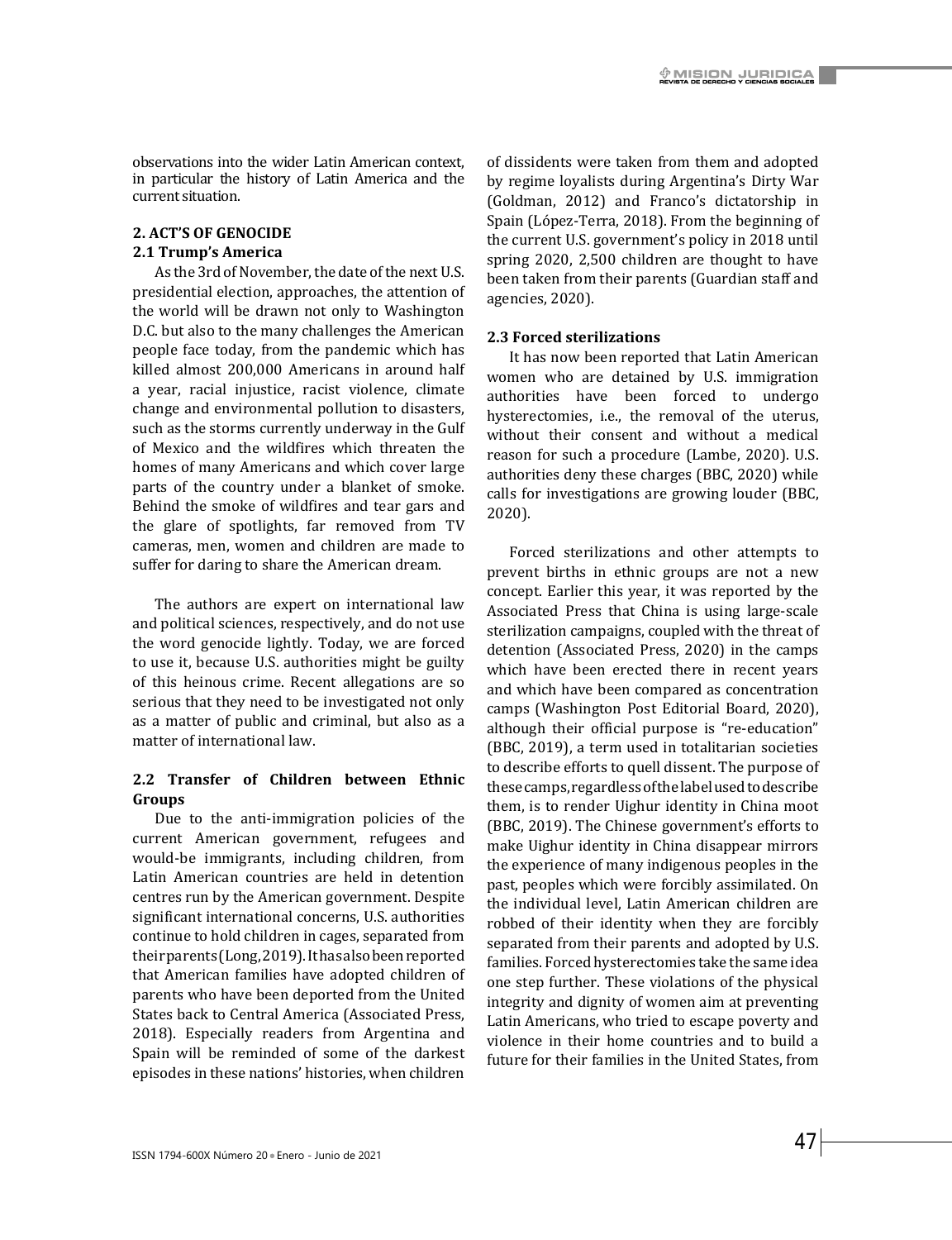having children in the first place. If the allegations concerning women detained by U.S. authorities are confirmed, such action, like the forced transfer of Latin American children to white American families, would raise the question whether the persons acting on behalf of U.S. authorities are committing genocide.

#### **3. DEFINITION OF GENOCIDE**

Such a serious situation requires a detailed investigation. All facts have to be made public and if crimes have been committed, those responsible have to be brought to justice. This is especially the case as genocide is among the most serious crimes imaginable, both under international and national law.

Article II of the Genocide Convention (Genocide Convention, 1951), which has been ratified by the United States of America and which therefore is part of the law of the land in the U.S., shows the severity of such forced sterilizations among immigrant women from Latin America who are detained by the U.S. government. The norm reads as follows:

*"In the present Convention, genocide means any of the following acts committed with intent to destroy, in whole or in part, a national, ethnical, racial or religious group, as such:*

*(a) Killing members of the group;*

*(b) Causing serious bodily or mental harm to members of the group;*

*(c) Deliberately inflicting on the group conditions of life calculated to bring about its physical destruction in whole or in part;*

*(d) Imposing measures intended to prevent births within the group;*

*(e) Forcibly transferring children of the group to another group." (Genocide Convention, Article II)*

The timeless importance of Article II of the Genocide Convention is reflected by the fact that the text of Article 6 of the Rome Statute of the International Criminal Court (Rome Statute of the International Criminal Court, 1998) mirrors that of Article II of the Genocide Convention.

The definition of genocide under international

law and national legislation includes, *inter alia*, the forced transfer of children, that is, people under the age of 18 (Cryer, 2018:746) and measures which are meant to prevent children from being born in a specific group, a rule which is a reaction to the crimes committed in Nazi Germany (Cryer, 2018: 746).

#### **4. CRIMINAL LAW**

#### **4.1 International Criminal Law**

The transfer of Latin American children from their parents has been reported in the past. If the reports of forced sterilizations would be confirmed, this would be another indicator that not only in China but also in America acts of genocide are being committed in the year 2020.

It would also be an indicator that these events are not singular in nature but part of a plan. This is an indicator that these actions were taken with the "intent to destroy, in whole or in part, a national, ethnical, racial or religious group" (Genocide Convention, 1951: Article II), which is the level of intent required under Article II of the Genocide Convention. In fact, international criminal liability does neither begin nor end there. Article III of the Genocide Convention reads as follows:

#### *"The following acts shall be punishable:*

*(a) Genocide; (b) Conspiracy to commit genocide; (c) Direct and public incitement to commit genocide; (d) Attempt to commit genocide; (e) Complicity in genocide."* (Genocide Convention, 1951: Article III).

This criminal liability is not limited to somebody on the local level who is acting on orders from above, which are not an excuse for such a crime. Instead, everybody involved in genocide is to be held accountable under Article IV Genocide Convention:

*"Persons committing genocide or any of the other acts enumerated in article III shall be punished, whether they are constitutionally responsible rulers, public officials or private*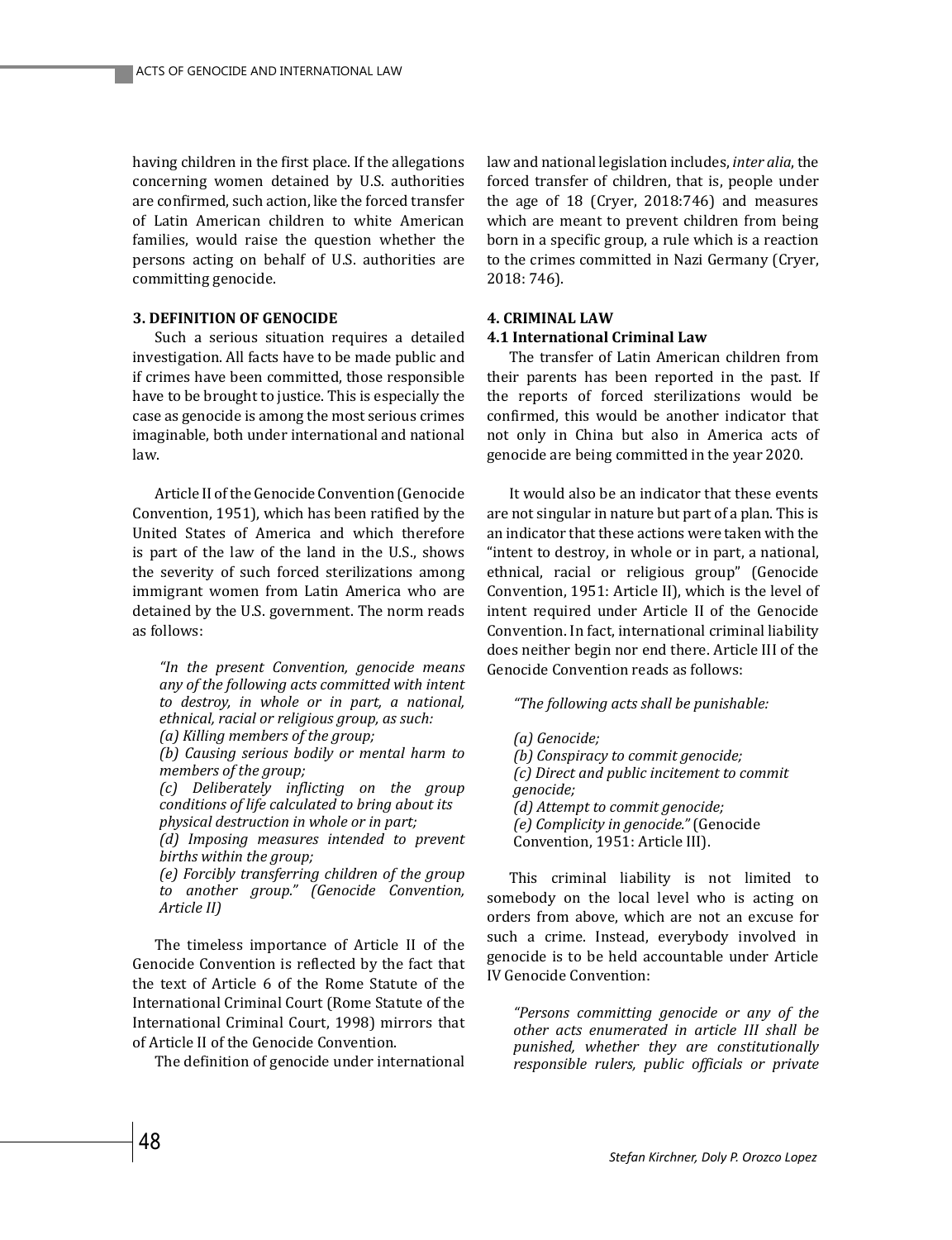*individuals*" (Genocide Convention, 1951: Article IV).

In addition to treaty law, genocide is also outlawed as a matter of customary international law. Most importantly, the prohibition of genocide is a peremptory norm of international law. These norms, also referred to as *jus cogens*, must be respected at all times. This concept is enshrined for example in article 53 of the Vienna Convention on the Law of Treaties (Vienna Convention on the Law of Treaties, 1969), to which the United States is a party as well. No exception to this prohibition is possible, under no circumstance, not even in times of war. Only a few norms enjoy this high status and the prohibition of genocide is right among the top norms of international law.

## **4.2 U.S. Criminal Law**

While the United States has not ratified the Rome Statute and although the current administration in Washington D.C. is strongly opposed to the International Criminal Court (ICC), the United States remains a party to the Genocide Convention. As such, it has a duty to implement the Genocide Convention. One of the key duties in this regard is the obligation to fight genocide through national criminal law. Like in the case of the ICC or the international tribunals dealing with war crimes and crimes against humanity in places like Rwanda or the former Yugoslavia, international courts take the second seat when compared to national courts. This is reflective of international human rights law in general. It is first and foremost on the local level that international human rights law and international criminal law are implemented.

In the United States, genocide is defined as a crime under 18 U.S. Code § 1091:

*"(a)Basic Offense.—Whoever, whether in time of peace or in time of war and with the specific intent to destroy, in whole or in substantial part, a national, ethnic, racial, or religious group as such—*

*(1)kills members of that group;*

*(2)causes serious bodily injury to members of that group;*

*(3)causes the permanent impairment of the mental faculties of members of the group through drugs, torture, or similar techniques;*

*(4)subjects the group to conditions of life that are intended to cause the physical destruction of the group in whole or in part;*

*(5)imposes measures intended to prevent births within the group; or*

*(6)transfers by force children of the group to another group;*

*shall be punished as provided in subsection (b). (b)Punishment for Basic Offense.—The punishment for an offense under subsection (a) is—*

*(1)in the case of an offense under subsection (a)(1), where death results, by death or imprisonment for life and a fine of not more than \$1,000,000, or both; and*

*(2)a fine of not more than \$1,000,000 or imprisonment for not more than twenty years, or both, in any other case.*

*(c)Incitement Offense.—*

*Whoever directly and publicly incites another to violate subsection (a) shall be fined not more than \$500,000 or imprisoned not more than five years, or both.*

*(d)Attempt and Conspiracy.—*

*Any person who attempts or conspires to commit an offense under this section shall be punished in the same manner as a person who completes the offense.*

*(e)Jurisdiction.—There is jurisdiction over the offenses described in subsections (a), (c), and (d) if—*

*(1)the offense is committed in whole or in part within the United States; or*

*(2)regardless of where the offense is committed, the alleged offender is—*

*(A)a national of the United States (as that term is defined in section 101 of the Immigration and Nationality Act (8 U.S.C. 1101));*

*(B)an alien lawfully admitted for permanent residence in the United States (as that term is defined in section 101 of the Immigration and Nationality Act (8 U.S.C. 1101));*

*(C)a stateless person whose habitual residence is in the United States; or*

*(D)present in the United States.*

*(f)Nonapplicability of Certain Limitations.—*

*Notwithstanding section 3282, in the case of an offense under this section, an indictment may be found, or information instituted, at any time without limitation" (18 U.S.C. § 1091).*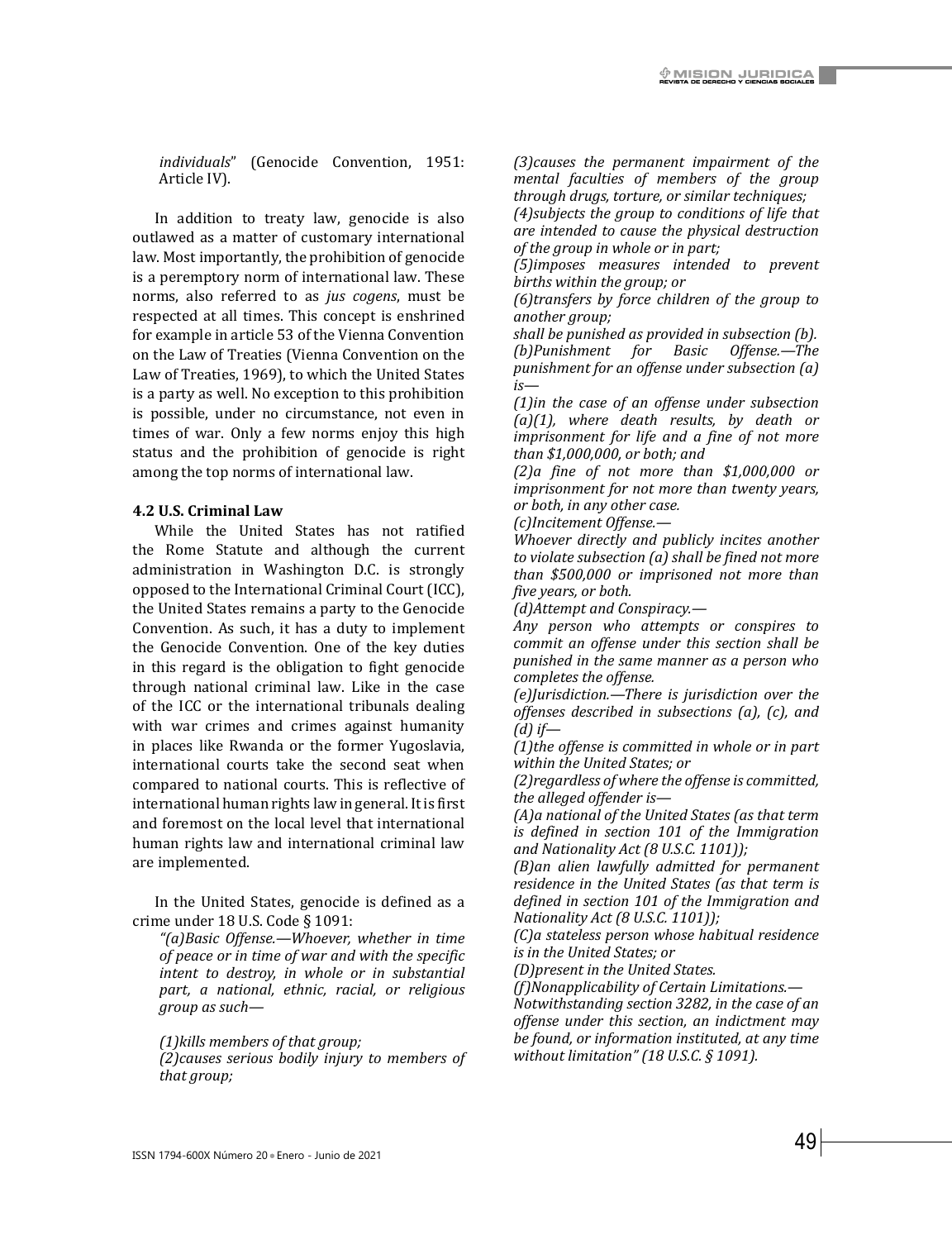This wording, in particular that of subsection (a) of 18 U.S.C. § 1091, is clearly based on Article II of the Genocide Convention. Both preventing births in a group and the transfer of children are forms of genocide which are punishable under U.S. law with up to twenty years of imprisonment. Notably, genocide is the rare example for a crime for which, under international law, somebody who aides in the commission of the crime, is punished as not merely as an accessory but as a perpetrator (Dörr, 2018: 657).

#### **4.3 A Duty to Investigate**

The allegations are serious and I hope that they are not true. If they are true, justice must be done. This means that the rule of law, the impartiality and independence of the judiciary, have to be guaranteed in order to allow for a proper investigation in accordance with due process rules as required by U.S. law and international human rights standards. It is essential for everybody involved, victims as well as suspects, to have as clear a legal process as possible. America has many excellent jurists and they should be allowed to do their job without outside interference. The severity of the case allows for nothing short of a clear investigation which answers all questions and contributes to the prevention of genocide under all circumstances. Anything else would be an insult to those who build their hopes on and who have given their lives for the values that America and its constitution have long stood for. America is capable of greatness and of delivering justice. It is up to the people of America to ensure justice for all, especially for those who are detained under inhumane conditions.

# **5. HISTORICAL AND CONTEMPORARY CONTEXT**

# **5.1 History**

But genocide is not new to the Americas. According to history, genocide in America dates back to the time of Spanish colonization. After the arrival of Christopher Columbus in 1492, a series of events occurred that allowed the entire American continent to be transformed. Spain, France, Holland and the United Kingdom, disputed

for years these lands and resources. According to the anthropologist Darszy Ribeiro, he affirms that before the European conquest there were approximately 70 million natives and a century and a half later only 3 million would remain. In addition to this, there was death, looting of resources, slavery, torture, dispossession, etc. Also, they used the kidnapping, torture, deportation and enslavement of inhabitants of the African continent.

Despite the fact that the American Indian population was cruelly subdued and destroyed by the conquerors, much of the population reduction is attributed to diseases or pests that appeared after the arrival of the Europeans.

Unless it is used by authorities to shape societies, law, like many regulatory systems, is often reactive in nature, ideally responding to the needs of the communities it is meant to serve. International law is no different in this regard. After the international criminal trials in the wake of World War II, the attention of the global community of international lawyers (cf. Schachter, 1977; Villalpando, 2013) returned to the issue of genocide in the 1990s due to the war in the former Yugoslavia and the genocide in Rwanda (Shaw, 2017: 317) - but this does not mean that there were no acts of genocide in the meantime. Often, these acts which amount to genocide are also violations of human dignity, the idea which is at the core of international human rights law (cf. Carozza, 2015: 347).

#### **5.2 Modern Genocides in the Americas**

Today, cases of genocide in America continue, not only in the United States, but in the rest of the continent. A few examples shall be presented here pars pro toto.

#### **5.2.1 Colombia**

In the Colombian case, the indigenous peoples have maintained a constant alert for genocide. A large percentage of its population has been the victim of violence and intimidation. The National Indigenous Organization of Colombia (ONIC)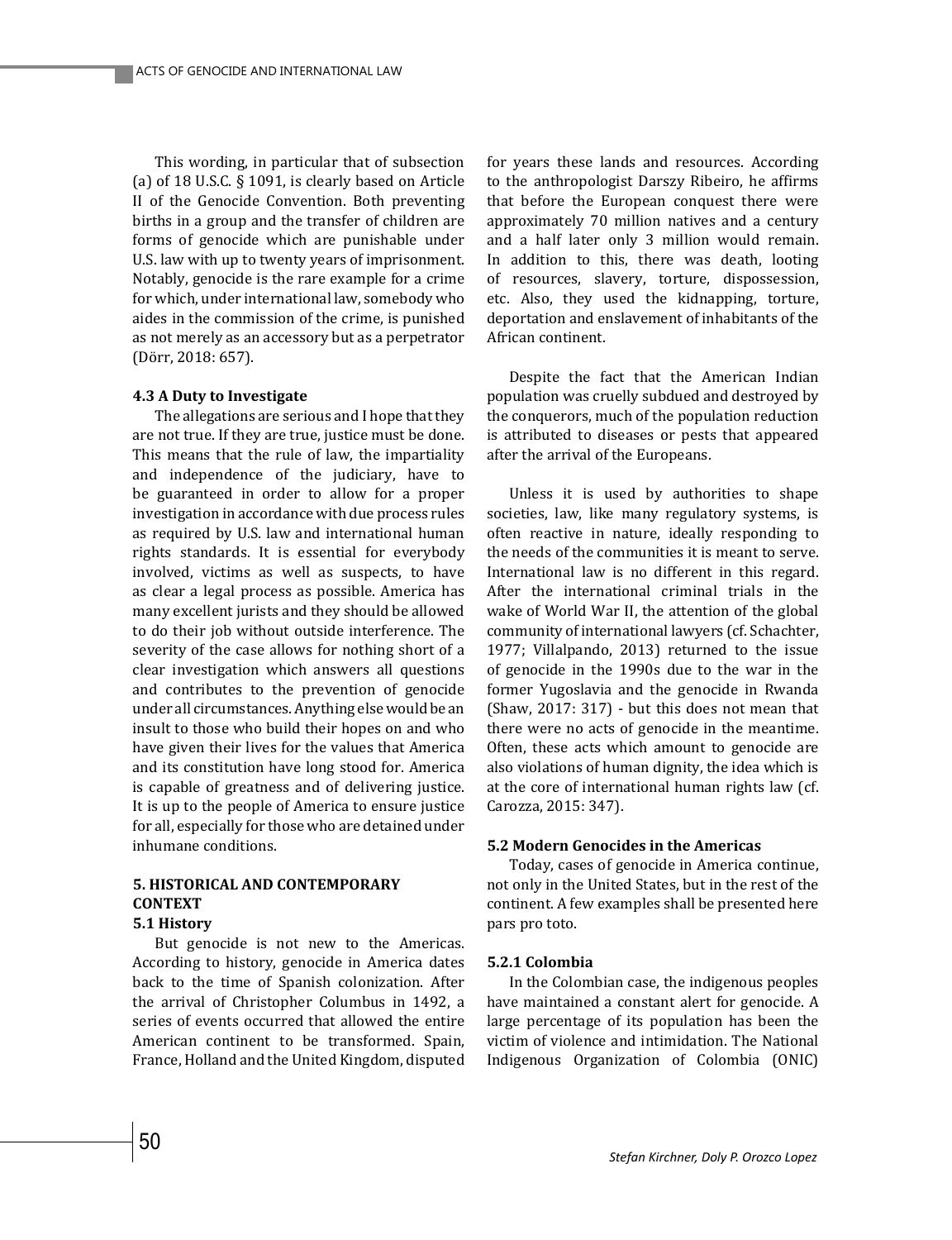states that indigenous peoples are experiencing genocide through massacres, selective assassinations, threats, homicides, among others. During the 50 years that the armed conflict with the FARC guerrillas lasted, the indigenous people were victims of 217 thousand violent cases. For this reason, they have insistently made different calls for attention both to the national government and to international organizations so that the necessary individual and collective protection measures for their population are taken.

"In Colombia it has not yet been possible to clarify whether or not there is genocide among the most vulnerable population, mainly due to the situation of armed conflict that the country has been going through for decades, especially in the rural areas further away from the capital. However, it is important to recognize that crimes against different populations are constantly and prolonged committed by multiple actors who exercise legal or illegal power in the country. [...] Although in Colombia there have been no extermination processes on scales similar to those of genocides sanctioned in the international context, it can be seen that this complex criminal pattern of ethnic, social and political collectivities has often resulted in not only the elimination of many of its leaders and members, but their total or partial extermination. (1). For this reason, the regulations in force in the country include in the definition of the concept of genocide, unlike international treaties, the annihilation of political groups (2). In national legislation, then, it is part of genocide to try to destroy or destroy all or part of a group for political reasons and to try to cause or cause the death of its members by reason of their belonging to it. The factual and historical reality has therefore had to be translated into a normative reality that expresses it" (Cepeda, 2020). All the activities carried out by organizations in Colombia in charge of defending human rights have been insufficient due to the systematic murder of social leaders. According to the Observatory of Conflicts, Peace and Human Rights of the Institute of Studies for Development and Peace (Indepaz), from January to September 2020, 204 social leaders have been assassinated in the country, and according to the report, the region with The most crimes of Human Rights defenders in the country is Cauca with 64 homicides this year. These organizations have denounced that there is no social peace in Colombia and that there are crimes against humanity, with direct responsibility of the State and that include acts that are part of a generalized attack against a defenseless civilian population, especially defenders of territories and of human rights.

#### **5.2.2 Venezuela**

Indigenous Venezuelans have also denounced on different occasions massacres perpetuated in their communities by armed men who apparently belong to the military regime of President Nicolas Maduro. Likewise, there are complaints about the dispossession carried out by the Venezuelan government to an indigenous population that ancestrally inhabited Canaima Park, which has been declared by UNESCO as a Natural Heritage of Humanity since 1994. Said territory has been a space of strong territorial disputes over the gold and diamond deposits found there and which are now being exploited by the Venezuelan government. In 2019, this situation resulted in large displacements of indigenous Venezuelans to the border with Brazil.

The genocide situation in Venezuela has spread not only to the indigenous population but also to the rest of the highly vulnerable population such as the elderly and children. Most of the families with minors have emigrated from the country looking for a better future for their children, so the child population has decreased. Meanwhile, the elderly population remains in Venezuela, without any possibility of improving their quality of life; Medical care for this group of the population is being denied; Hospitals in Venezuela are closing due to lack of supplies and medical personnel. This situation would be accelerating their natural process towards death.

Therefore, the reality of North America is not very far from the rest of the American continent.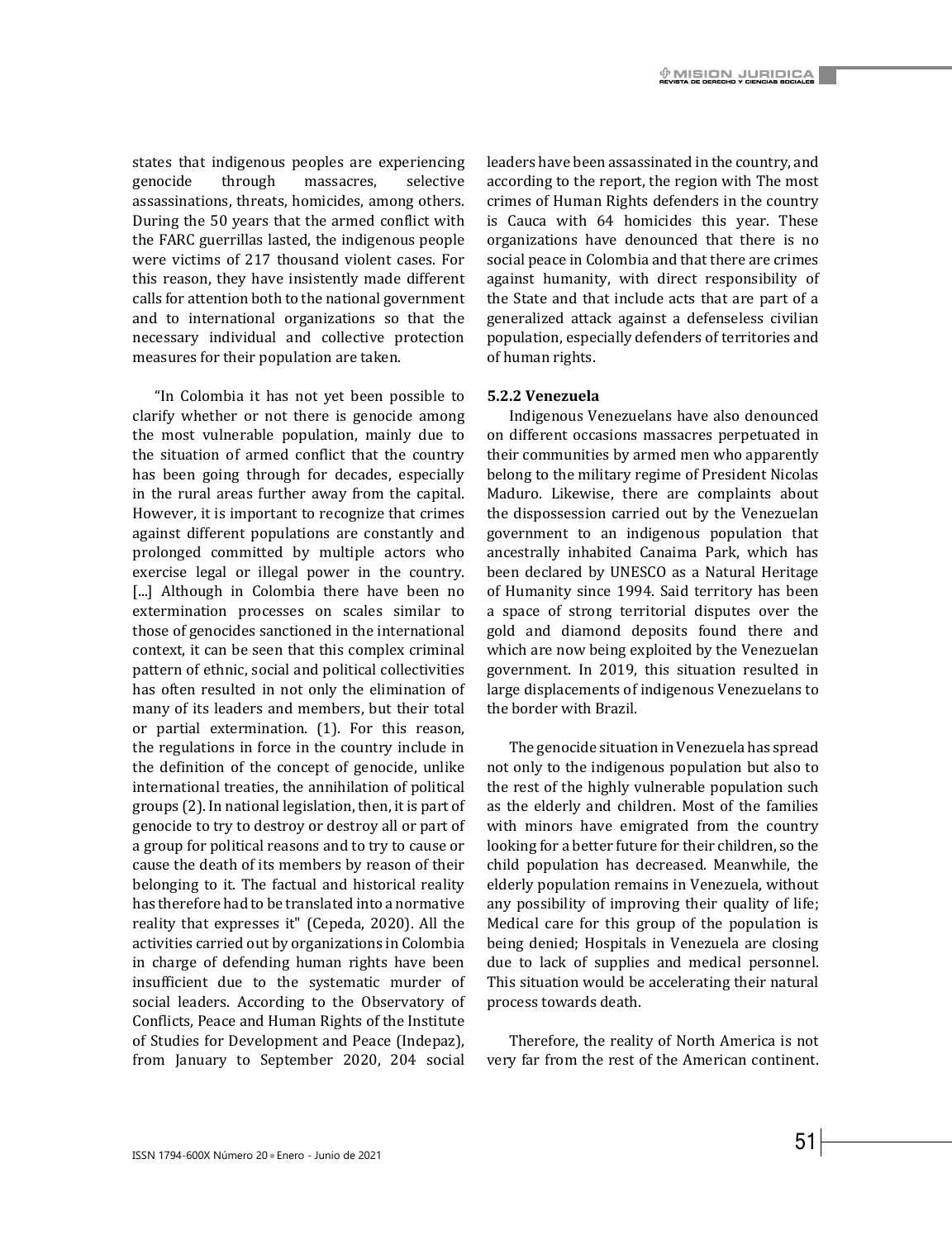Genocide continues to be a threat of annihilation for different social groups for different reasons, both racial and political.

#### **5.2.3 Argentina**

Rafael Vasquez Rivera, filed a lawsuit before the courts of Argentina against the United States government genocide by omission after his mother and aunt died of COVID-19 in the State of California. It affirms that "the measures were not taken in a timely manner, and at a chronological level it can be shown how the entire North American people and consequently the international community were left in a situation of dispossession, causing any of the compatriots to contract the disease, as happened with me, my mother and my aunt, who were fatal victims" (Sebastian, 2020).

#### **5.2.4 Brazil**

In the same way, in Brazil, complaints were filed on July 26, 2020 against President Jair Baolsonaro before the International Criminal Court for managing the Covid 19 pandemic. They were filed by more than one million workers of the health of Brazil, refer to genocide and crimes against humanity. Also, four more complaints were filed at the Netherlands-based ICC related to the handling of the coronavirus crisis and acts that lead to the genocide of indigenous communities.

One of the main commitments that a president assumes is to protect his population by making the best decisions with efficiency and responsibility, but apparently, the Bolsonaro government made decisions insensibly and managed the pandemic in a negligent way, especially by refusing to protect the Brazilian health workers and the community in general.

#### **6. CONCLUDING REMARKS**

This whole situation reflects that genocide in America is more present than ever. In the United States, Latinos have had to endure a different mode of genocide towards their population. The number of Latinos in North America exceeds 59 million, of which almost 36 million are of Mexican origin between the legal and illegal population.

In the same way, a strong campaign of hatred towards immigrants has increased.

To carry out the anti-immigrant policies advanced by President Donald Trump, detention centers for migrants, similar to concentration camps, have been built. There are approximately 200 of these immigration detention centers in the United States, where around 50,000 illegal immigrants, refugees and asylum seekers from Latin America remain, 24 of which have died due to being in overcrowded conditions.

There is a greater concern for the children who are in these places, because the conditions are not suitable for them to remain minors. Some of these minors have lost their lives in charge of the Immigrant Reception Centers of the United States, due to the inhumane conditions of confinement in which thousands of people find themselves. They are concentration centers where human rights apparently do not exist.

 Given the above situation, it is possible to say that the Trump administration and the democracy of the United States and the rest of America are going through one of their worst moments, which could propose some modifications that allow updating and confronting the traditional democratic model Faced with a problematic joint that gives him the appearance of weakness. This could be a way of seeking a democratic balance and deepening its institutional framework. That is why crises force systems to rethink to overcome them.

"Democracy has been attacked by increasingly recurrent expressions of fundamentalist violence and groups that spread terror throughout the planet. The counterpart of said violence is manifested in a state of permanent fear of citizens and human rights violations as part of a state of security or emergency implemented by the governments of many countries, configuring a panorama of restriction of civil rights and political and the application of proven physical and symbolic violence among the members of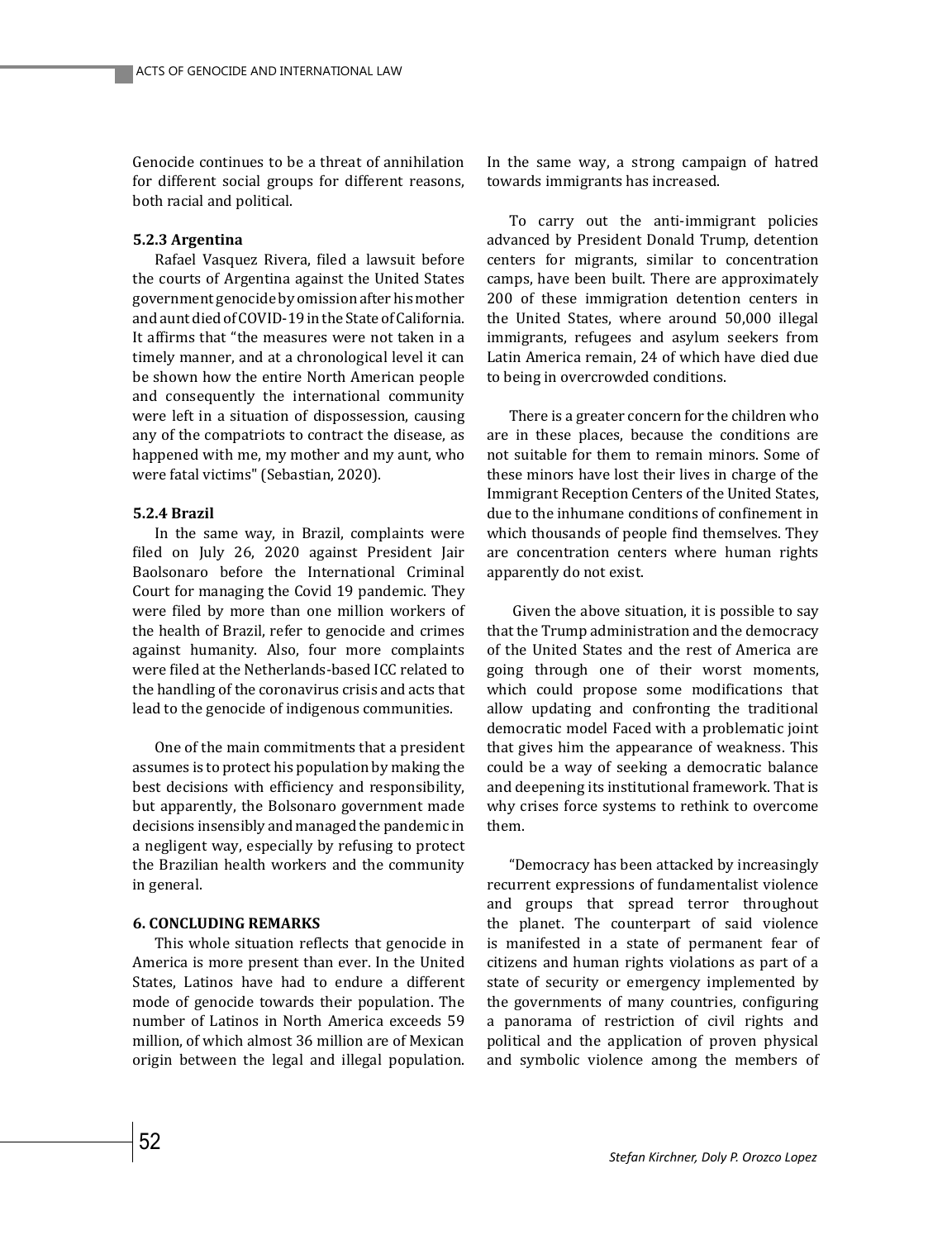numerous minorities and communities that inhabit those territories" (De La Cuadra & Paredes, 2017:7).

A rule of law would be a State that defends human rights and that accesses citizen participation in decision-making and not simply a normative concept to validate a system of social control. The main right to defend would be the right to life, which should not be denied absolutely to anyone regardless of their social condition, race, religion or political affiliation.

Democracy must be inclusive and allow broad participation and debate regarding the use of state power as an instrument of social control in order to guarantee justice in an inclusive manner to protect the human rights of people and legitimize the systems.

Therefore, there remains a great effort to improve the capacity for social justice and equality. reformulating the political power of the current State from citizen participation, leaving aside the absolute power of the State, which has lost wide recognition as a result of the dissatisfaction of society and the lack of guarantees that allow a timely response to their demands.

International law plays an important role in the improvement of the protection of human rights. In particular, in the words of Méndez and Cone, "Latin American communities have adopted the language of international human rights, perhaps more so than in other regions of the world, to advance the construction of more just and free societies with accountable governments" (Méndez & Cone, 2015: 955).

# **BIGLIOGRAFÍA**

- Associated Press (2020). "China cuts Uighur births with IUDs, abortion, sterilization", *Associated Press*, 29 June 2020, https:// apnews.com/269b3de1af34e17c1941a514 f78d764c.
- Associated Press (2018). "Deported parents may lose kids to adoption, investigation finds", NBC News, 9 October 2018, https:// www.nbcnews.com/news/latino/ deported-parents-may-lose-kids-adoptioninvestigation-finds-n918261.
- BBC (2019). "Data leak reveals how China 'brainwashes' Uighurs in prison camps", *BBC News*, 24 November 2019, https://www.bbc. com/news/world-asia-china-50511063.
- BBC (2020). "ICE whistleblower: Mexico investigating US immigrant 'sterilisations'", in: BBC News, 23 September 2020, https://www.bbc.com/news/ world-latin-america-54265571.
- Carozza, Paolo G. (2015). "Human Dignity", in: Shelton, Dinah (ed.), The Oxford Handbook of International Human Rights

Law, Oxford: Oxford University Press, pp. 345-359.

- Cepeda, Iván (2020). "Sobre el Crimen de Genocidio en Colombia" *Telesur*, 19 septiembre 2020, https://www.telesurtv. net/opinion/Sobre-el-crimen-degenocidio-en-Colombia-20200811-0025. html.
- Convention on the Prevention and Punishment of the Crime of Genocide<br>(Genocide Convention), adopted 9 Convention), adopted 9 December 1948, entered into force 12 January 1951, 78 United Nations Treaty Series 277, https://treaties.un.org/doc/ Treaties/1951/01/19510112%2008- 12%20PM/Ch\_IV\_1p.pdf.
- Cryer, Robert (2018). "International Criminal Law", in: Evans, Malcom D. (ed.), International Law. Oxford: Oxford University Press, pp. 743-773.
- De La Cuadra, Fernando y Paredes Juan Pablo (2017). "Las Amenazas y Desafíos de la Democracia", Santiago de Chile, POLIS,